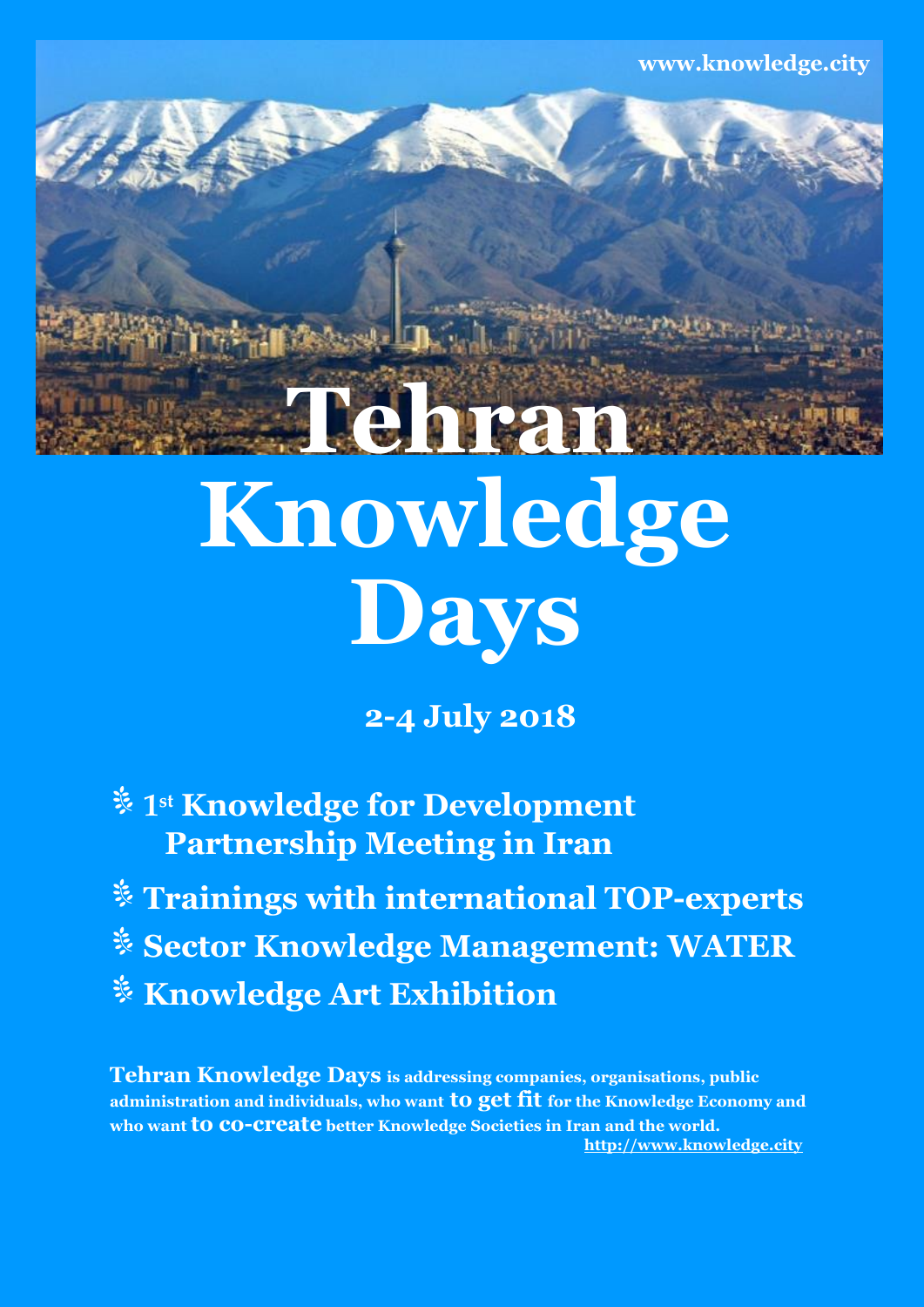

*Dr. Andreas Brandner Managing Director, Knowledge for Development Partnership and Knowledge Management Austria*

## **"Knowledge is at the heart of global development. "**

The Knowledge for Development Partnership K4DP is an International Organisation founded in April 2017 by more than 170 top-professionals in the field of knowledge, innovation and learning at the United Nations Office in Geneva. It is the global multistakeholder-partnership in the field of Knowledge Management and Knowledge-based Development.

Seated in Vienna and acting globally, it is aimed at fostering the global **Agenda Knowledge for Development**, offering guiding principles, nurturing the dialogue on knowledge, building capacities, strengthening the global knowledge ecosystems, and, ultimately, contributing to better success in achieving the Sustainable Development Goals (SDGs) of the United Nations.

**Knowledge.City – Knowledge City** is a Vienna-based social enterprise established to advance knowledge cities, to advise and train companies, organisations and public administration in applying knowledge management practices. It has successfully nominated Vienna for the "Most Admired Knowledge City Award 2015", and aims to cooperate with partner organisations in other cities, like Tehran, Geneva, New York, Dubai, Shanghai, and others.

This **Knowledge Days** is a collaboration of Knowledge City, the global Knowledge for Development Partnership, AQC, and partners bringing together Iranian local governments, private sector and civil societies, with others from all over the world, to pool energies and develop a local and global knowledge society. We invite you to join the world-leading community in Knowledge Management and Knowledge-based Development.

**Sectoral Knowledge Management** is a key challenge today, the water sector gives a good example: Iran faces today a severe water crisis, with effects on water availability, pollution, and ecosystem deterioration. These challenges have been addressed by the water managers in the European Union in the past, leading to substantial changes in water and knowledge management, basing developments on research, innovation and the exchange of good practice. This know-how will be shared with participants and is applicable also in other thematic sectors.

**More information: [www.knowledge.city.](http://www.knowledge.city/)**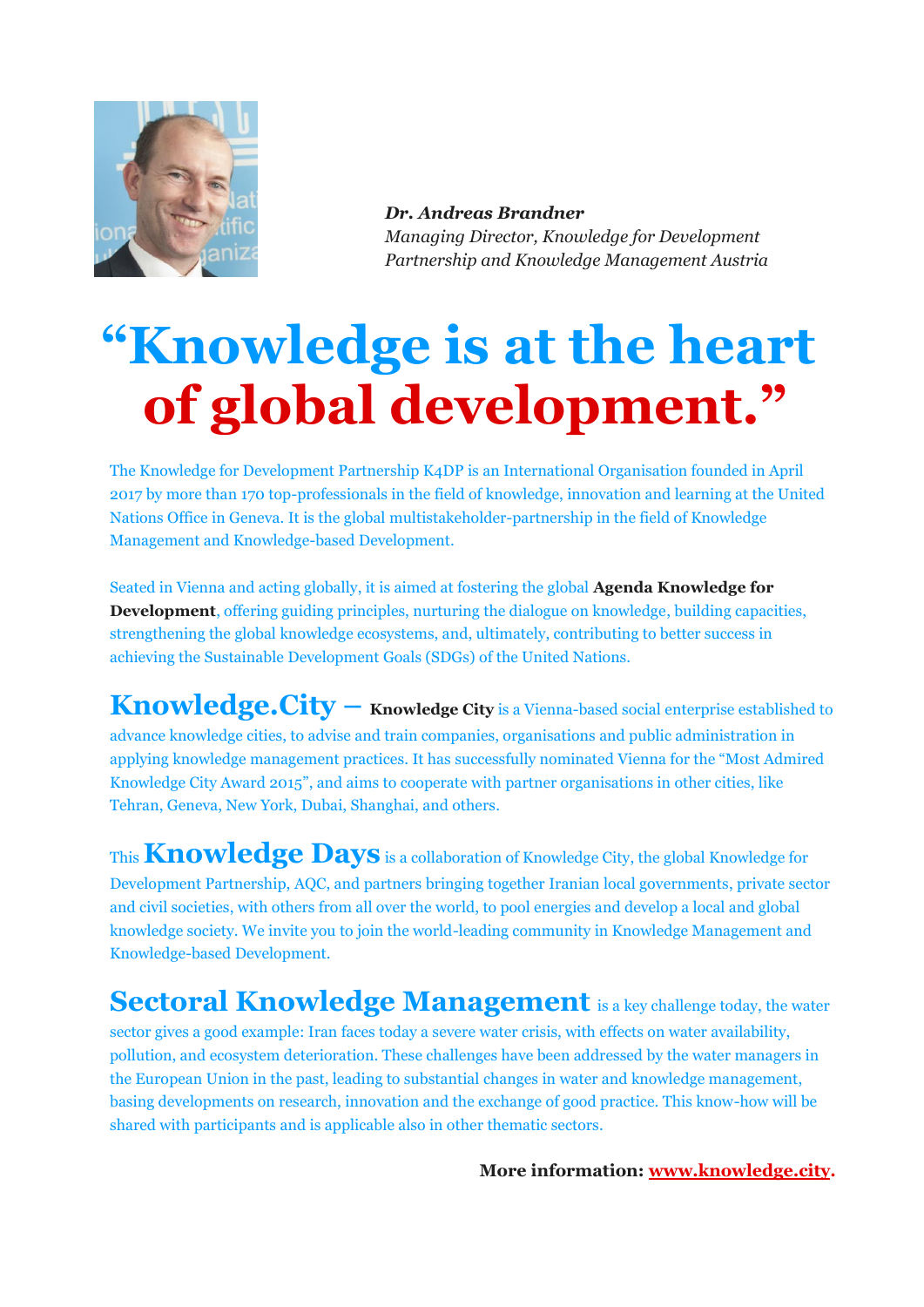## **1st Tehran-Meeting of the global**

### **Knowledge for Development Partnership - K4DP**

#### **2 July 2018, Kharazmi University**

*Tehran´s industry has a huge potential when based on innovative technologies and international knowledge partnerships. Sectors like water, energy, mining, gas & oil new technologies and knowledge partnerships can boost development and environmental protection. Challenges and opportunities, as well as new approaches and initiatives are discussed and co-created with a focus on water knowledge.*

### **Programme**

|       | <b>15.00</b> Welcome and opening                                                                           |  |  |  |
|-------|------------------------------------------------------------------------------------------------------------|--|--|--|
|       | Dr. Andreas Brandner, Knowledge for Development Partnership / KM Austria                                   |  |  |  |
|       | Dr. Ali A. Owlia, Head of National Iranian Productivity Organizationthe                                    |  |  |  |
|       | H.E. Dr. Stefan Scholz, Austrian Ambassador in the I.R. of Iranthc                                         |  |  |  |
| 15.30 | Panel discussion: The need for knowledge partnerships                                                      |  |  |  |
|       | The global Agenda Knowledge for Development                                                                |  |  |  |
|       | Dr. Andreas Brandner, Knowledge for Development Partnership                                                |  |  |  |
|       | The role of knowledge management in public sector                                                          |  |  |  |
|       | Dr. Bahram Jelodari, AQC                                                                                   |  |  |  |
|       | <b>Academic partnerships and cooperations</b>                                                              |  |  |  |
|       | Prof. Mohammad Ali Sobhanalahi, Rector Kharazmi Universitythe                                              |  |  |  |
|       | <b>Water Knowledge Partnerships: experiences from Europe</b>                                               |  |  |  |
|       | Dir. Thomas Dworak, Director Fresh-Thoughts Consulting, Austria                                            |  |  |  |
| 17.00 | <b>Break</b>                                                                                               |  |  |  |
| 17.30 | <b>Global Knowledge Management for Development Award</b><br><b>Presentation and Call for Participation</b> |  |  |  |

*The event languages will be English and Farsi, translation will be provided.*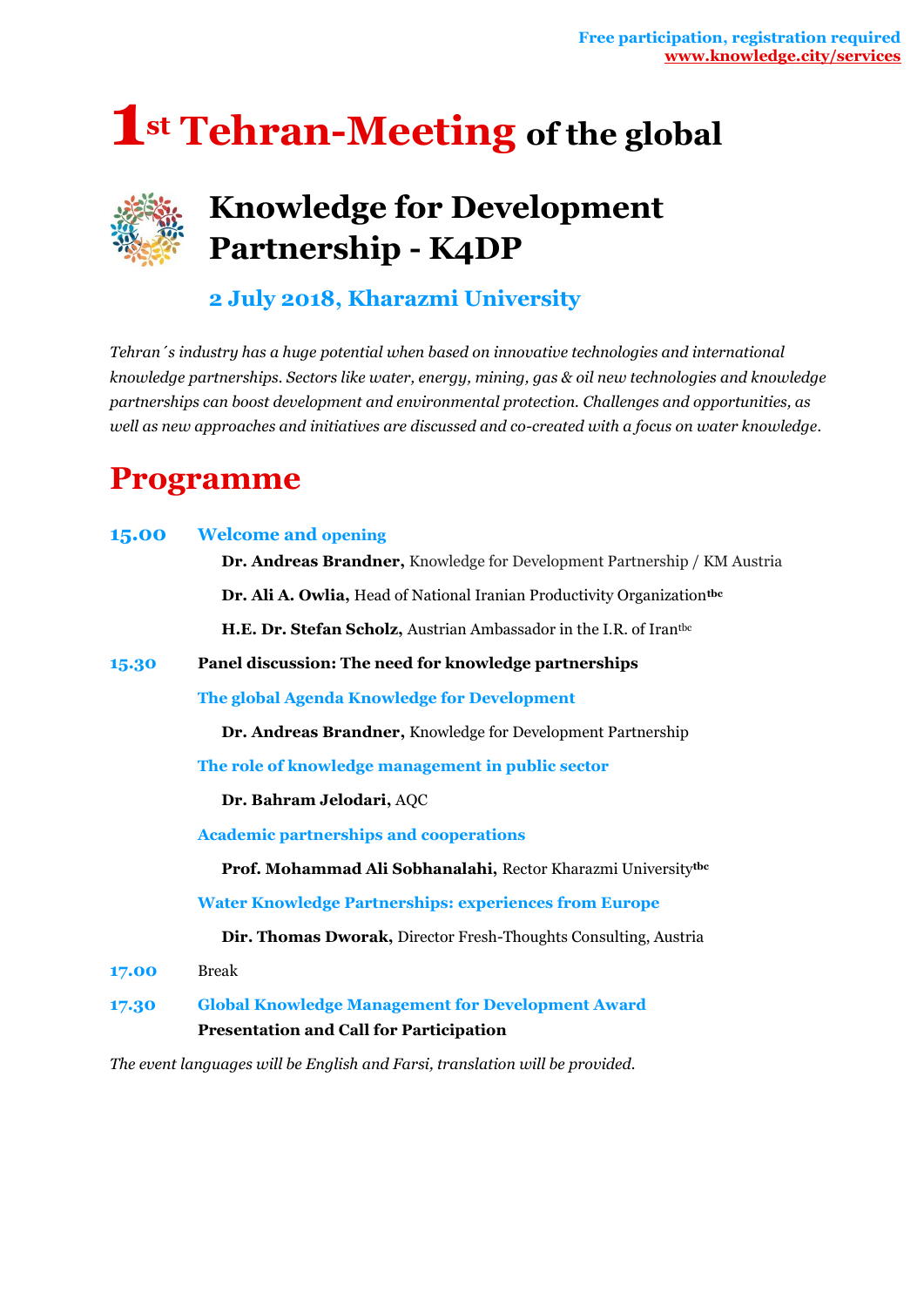## **3-4 July 2018 KM Essentials Training Course**

The **Knowledge Management Essentials Training Course** provides the **big picture of Knowledge, Innovation & Learning Management** and gives a solid introduction to the key concepts, successful practices and powerful instruments. Participants learn how to assess KM practices systematically, develop a KM strategy and implement them step-by-step including a successful KM Awareness programme. Different KM training elements, exercises and discussions that aim to allow participants to co-create knowledge are key elements of this fundamental KM Training course.

**Sectoral Knowledge Management** is demonstrated with the best practice of the **European Water sector**. Fresh-Thoughts has been involved since 2012 in the development of the European Innovation Partnership on Water, and will provide an overview on sectoral Knowledge Management, as well as on how to address and overcome barriers to innovation and better water management, targeting different sub-sectors, like the river basin, urban and agricultural water management..

#### **More information: [www.knowledge.city/services](http://www.knowledge.city/essentials)**

### **Topics:**

- Creating a Knowledge Strategy and implementing Knowledge Management in the organization
- Leading k-workers and creating a knowledge-sharing culture
- Anchoring KM in the Integrated Management Systems
- Implementing integrated Knowledge Portals: Example Microsoft Sharepoint
- Learning from pioneers: KM at Hewlett Packard Enterprise
- Water Knowledge Management: How to manage and advance knowledge in a sector

#### **Trainers:**

- **Dr. Andreas Brandner**, Knowledge for Development Partnership / KM Austria
- **Mag. Birgit Gobi**, Knowledge Manager, Hewlett Packard Enterprise (remote) the
- **Thomas Dworak**, Director at Fresh-Thoughts Consulting GmbH, Austria
- **Dr. Bahram Jelodari,** AQC Asian Quality Certification
- **Mag. Haider Shnawa,** Share Vision IT

**Time: Tuesday-Wednesday,** 3-<sup>4</sup> July <sup>2018</sup> 9am – 5pm. **Special:** Water Knowledge Management: Wednesday, 4 July, 1-5 pm

#### **Venue: Kharazmi University**

**Price:** Iranian Rials 39.000.000 (plus VAT) or 780 Euro (plus VAT)

**Special Offer: 1+1 = 1,5.** The second participant of the same company pays 50%. **Members of K4DP** pay 10% less (contac[t office@knowledge.city](mailto:office@knowledge.city) for a coupon).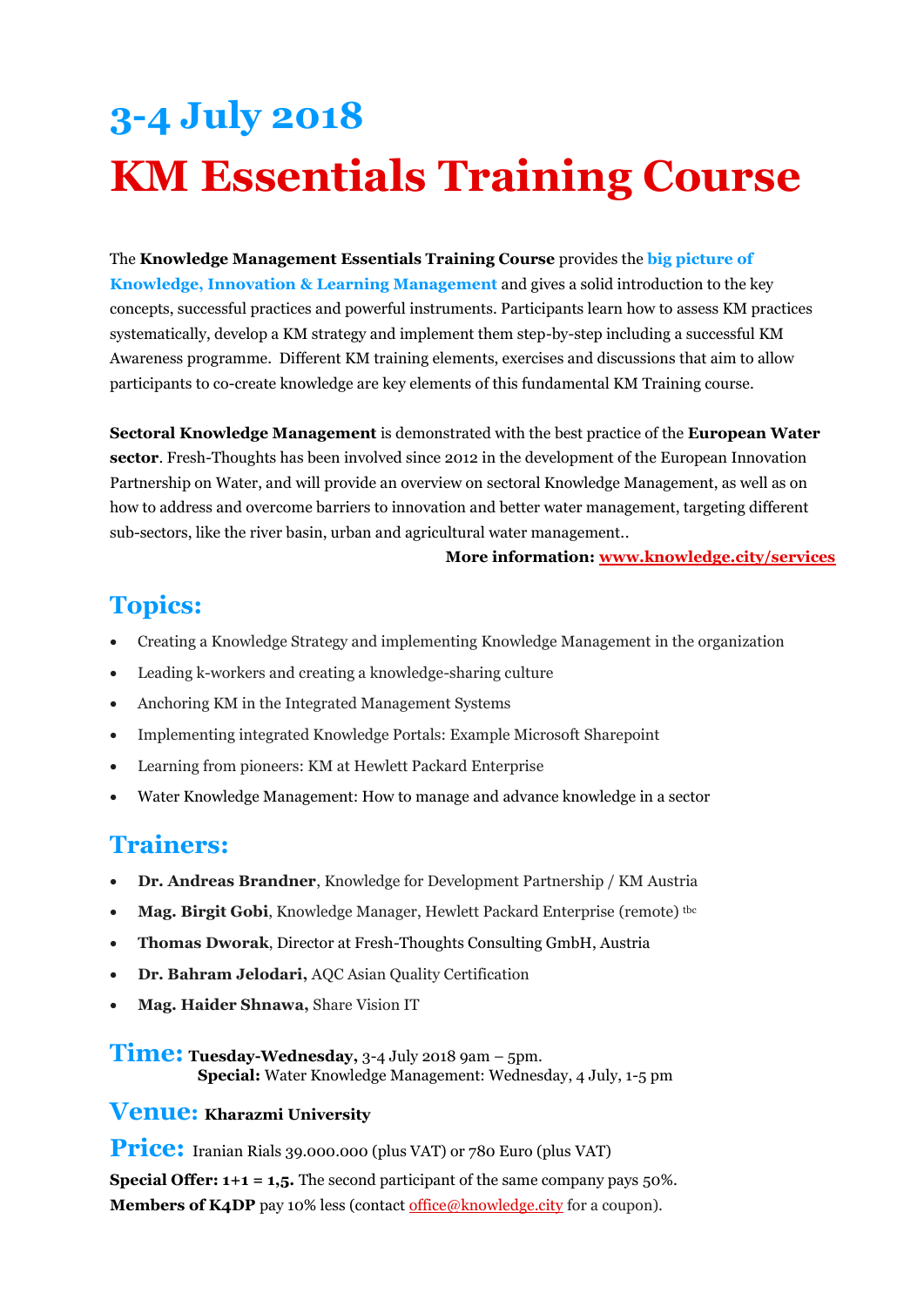#### **Speakers Topic: Time:**



**Dr. Andreas Brandner**, Knowledge for Development Partnership / KM Austria

**Mag. Birgit Gobi**, Knowledge Manager at Hewlett Packard Enterprise

(remote) tbc

- Creating a Knowledge Management Strategy Implementation of KM 3 July 2018 09:00-12:30
- Leading Knowledge Workers
- Establishing a Knowledge
- Sharing Culture Best Practice: KM at Hewlett Packard Enterprise 3 July 2018 13:30-15:00
- Tools and systems applied in Knowledge Management at HPE



| Dr. Bahram Jelodari,        |  | Anchoring KM in the Integrated | 3 July 2018 |
|-----------------------------|--|--------------------------------|-------------|
| Director at Asian Quality   |  | <b>Management System</b>       | 15:30-17:00 |
| Certification, Tehran, Iran |  | International Standards in KM  |             |
|                             |  | and how to follow them         |             |



- **Mag. Haider Shnawa**, Director at Share Vision GmbH, Vienna, Austria
- Implementing a Knowledge Portal to support KM Use case: MS Sharepoint – how to make best use of it for professional KM 4 July 2018 09:00-12:30



**Thomas Dworak**, Director at Fresh-Thoughts Consulting GmbH, Vienna, Austria

- Sectoral Knowledge Management 4 July 2018
- Managing manage water knowledge in a city / country /region 14:00-17:00
- Best Practice: European Innovation Partnership: WATER
- Transforming water data into information and knowledge